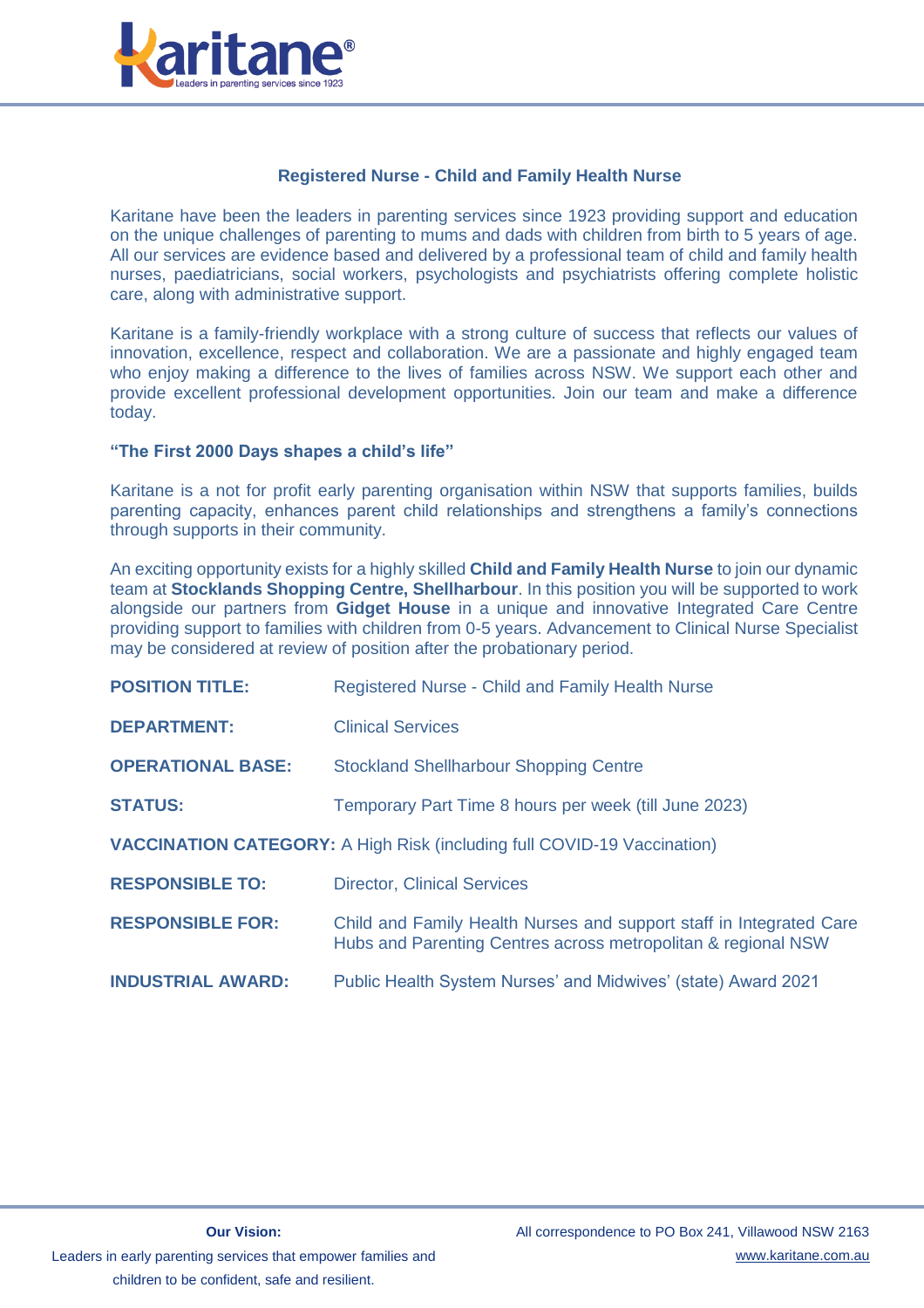

### **KEY SELECTION CRITERIA** (Criteria must be addressed in the criteria)

- NSW Registered Nurse with AHPRA with recognised post graduate qualifications in Child and Family Health and at least 3 years fulltime equivalent clinical experience in Child and Family Health nursing.
- Demonstrated understanding of the principles and practices and specialist delivery of secondary CFH services
- In Centre and via telehealth.
- Demonstrated experience working with families from diverse backgrounds within a partnership and strengths based framework to achieve agreed family goals and outcomes.
- Demonstrated ability to provide complex care and advanced clinical Child and Family Health nursing skills.
- Demonstrated ability to work independently as well as collaboratively with co-located partners and more broadly the Illawarra Local Health District.
- Excellent communication and interpersonal skills with clients and colleagues both verbal and written
- Understanding of the principles of secondary health care in the context of Child and Family Health Nursing
- Consistently demonstrates behaviours that reinforce the Values of our organisation: Respect, Innovation, Collaboration & Excellence.
- Current drivers licence recognised in NSW

# **CONDITIONS OF EMPLOYMENT**

Employment is in accordance with the Named NSW (Non- Declared) Affiliated Health Organisations' Nurse's Agreement 2017. Shift times and days may be varied according to the needs of the organisation. Karitane services are provided at a number of sites within the Sydney Metropolitan Area and across NSW.

The majority of Karitane services close for approximately two weeks over the Christmas/New Year period, during which time employees are required to take leave.

Karitane supports a smoke free environment including grounds, buildings and vehicles.

Applicants will have a commitment to EEO & WHS, ethical practice and the principles of cultural diversity.

Relevant Police Check, Working with Children Check, Apprehended Violence Orders and prior employment checks, including relevant disciplinary proceedings, will be conducted on recommended applicants

# **Benefits of a career at Karitane:-**

- Dynamic team
- Innovative organisation
- Family-friendly workplace
- Professional development, support and mentoring
- Opportunity to salary package up to \$16,050 tax free (as not-for-profit and registered charity)
- Additional leave, accrued day off once a month where applicable
- Encouraged to achieve your full potential